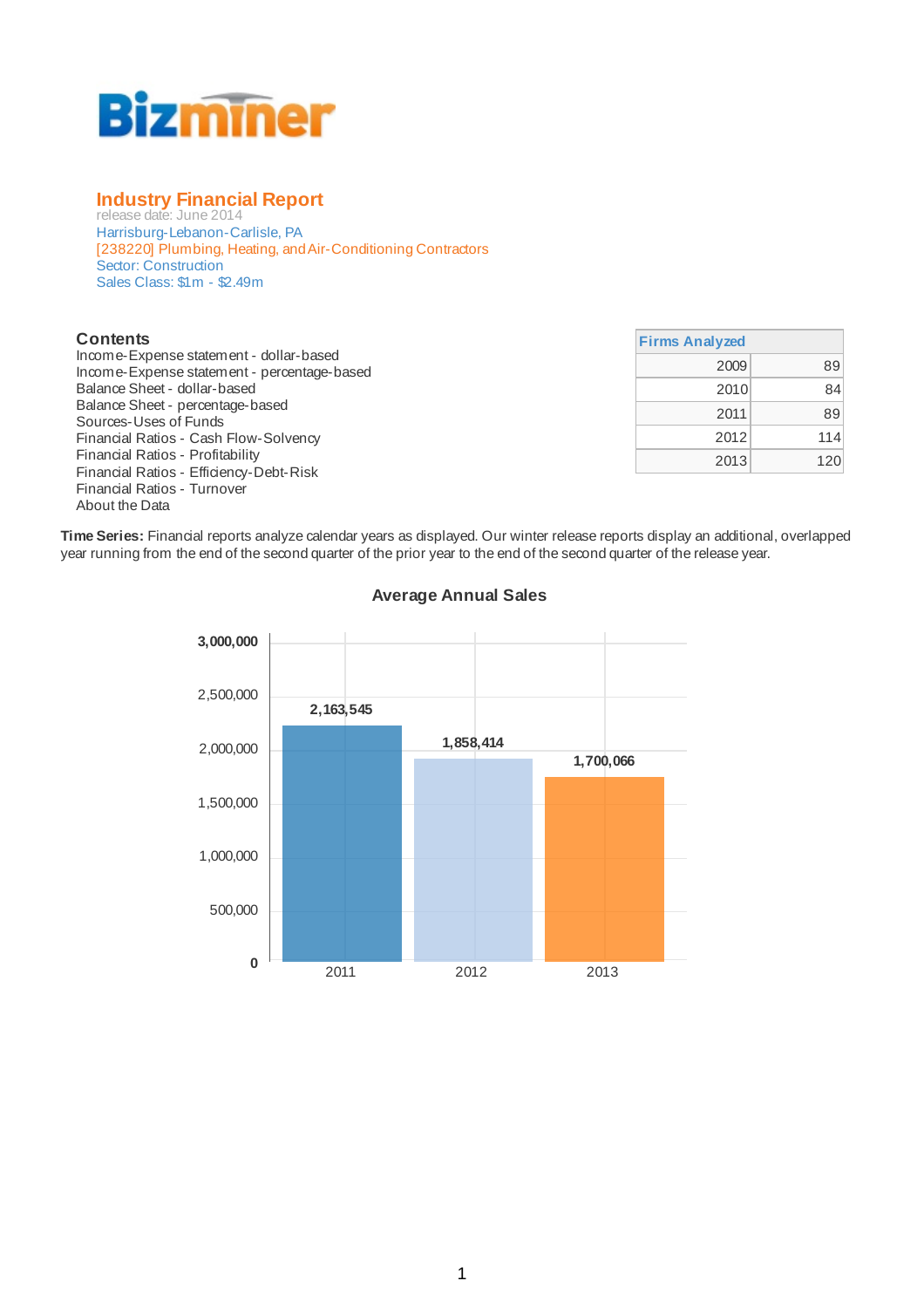| Income and Expense-Profit and Loss \$ |         |         |         |                                                   |         |
|---------------------------------------|---------|---------|---------|---------------------------------------------------|---------|
|                                       | 2009    | 2010    | 2011    | 2012                                              | 2013    |
| <b>Business Revenue</b>               |         |         |         | 2,041,306 2,084,534 2,163,545 1,858,414 1,700,066 |         |
| <b>Cost of Sales</b>                  |         |         |         | 1,228,662 1,177,136 1,265,241 1,041,270           | 947,447 |
| <b>Gross Margin</b>                   | 812,644 | 907,398 | 898,304 | 817,144                                           | 752,619 |
| Officers Comp.                        | 129,215 | 160,509 | 139,981 | 137,337                                           | 121,045 |
| Salary-Wages                          | 169,020 | 229,299 | 220,249 | 197,735                                           | 182,587 |
| Rent                                  | 40,214  | 40,232  | 47,165  | 33,823                                            | 37,741  |
| <b>Taxes Paid</b>                     | 61,239  | 55,449  | 52,790  | 51,850                                            | 50,152  |
| Advertising                           | 28,170  | 22,513  | 28,342  | 20,071                                            | 25,841  |
| <b>Benefits-Pensions</b>              | 59,606  | 43,984  | 57,983  | 45,531                                            | 42,162  |
| <b>Repairs</b>                        | 11,227  | 11,256  | 11,899  | 7,619                                             | 12,750  |
| <b>Bad Debt</b>                       | 3,878   | 6,462   | 5,409   | 9,292                                             | 5,270   |
| Sales, General, Admin & Misc.         | 205,968 | 177,394 | 176,545 | 161,310                                           | 141,106 |
| <b>EBITDA</b>                         | 104,107 | 160,300 | 157,941 | 152,576                                           | 133,965 |
| Amortization Depreciation Depletion   | 36,744  | 31,893  | 20,337  | 20,443                                            | 27,201  |
| <b>Operating Expenses</b>             | 745,281 | 778,991 | 760,700 | 685,011                                           | 645,855 |
| <b>Operating Income</b>               | 67,363  | 128,407 | 137,604 | 132,134                                           | 106,764 |
| Interest Income                       | 2,041   | 208     | 649     | 372                                               | 340     |
| <b>Interest Expense</b>               | 14,493  | 13,758  | 3,894   | 6,690                                             | 6,800   |
| Other Income                          | 7,757   | 9,797   | 5,625   | 19,328                                            | 8,670   |
| <b>Pre-Tax Net Profit</b>             | 62,668  | 124,654 | 139,984 | 145,144                                           | 108,974 |
| <b>Income Tax</b>                     | 10,667  | 31,865  | 37,844  | 39,856                                            | 25,750  |
| <b>After Tax Net Profit</b>           | 52,001  | 92,789  | 102,140 | 105,288                                           | 83,224  |
| <b>Discretionary Owner Earnings</b>   | 217,960 | 285,191 | 262,458 | 263,068                                           | 231,470 |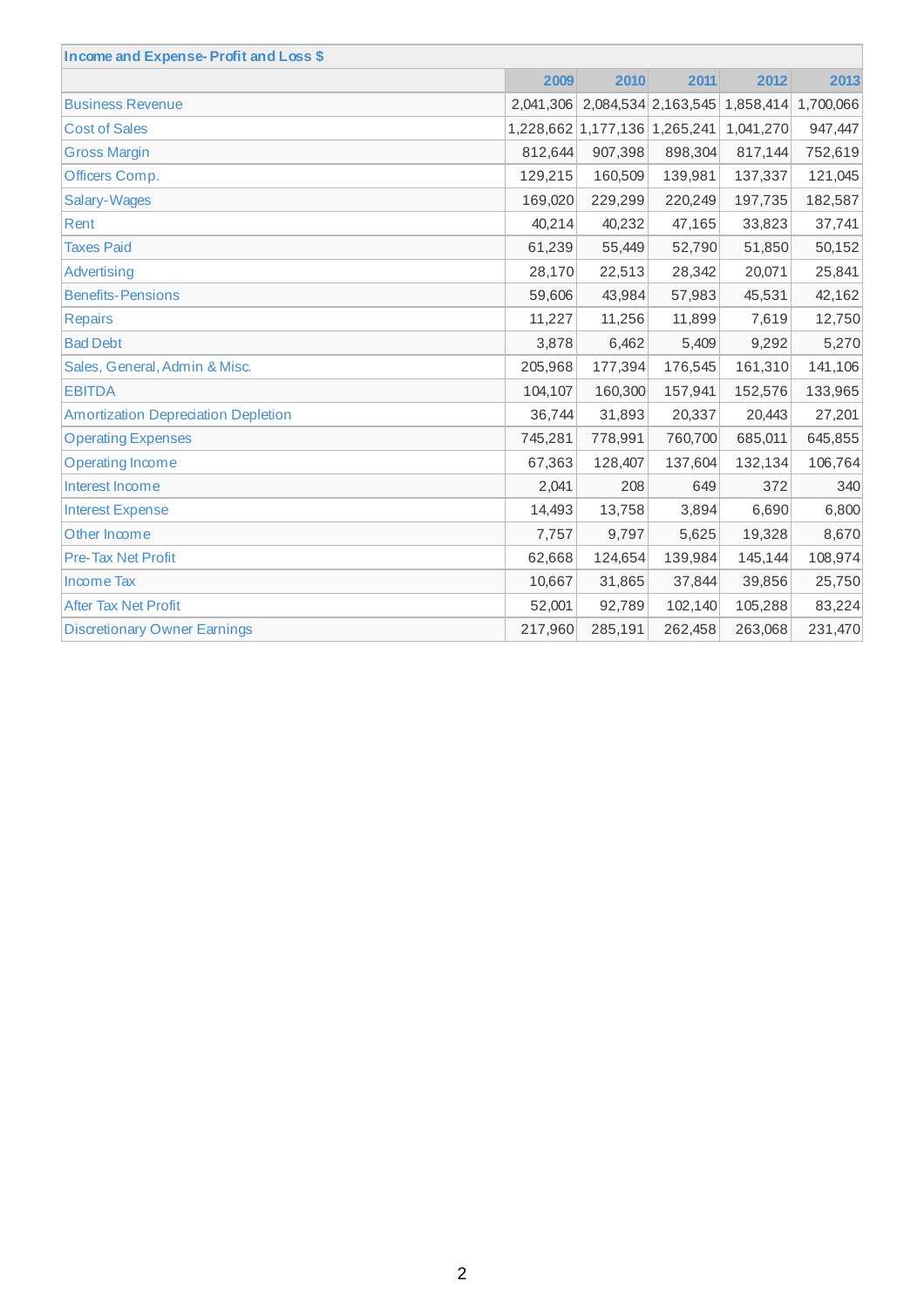| Income and Expense-Profit and Loss %       |        |        |        |        |        |
|--------------------------------------------|--------|--------|--------|--------|--------|
|                                            | 2009   | 2010   | 2011   | 2012   | 2013   |
| <b>Business Revenue</b>                    | 100.0% | 100.0% | 100.0% | 100.0% | 100.0% |
| <b>Cost of Sales</b>                       | 60.19% | 56.47% | 58.48% | 56.03% | 55.73% |
| <b>Gross Margin</b>                        | 39.81% | 43.53% | 41.52% | 43.97% | 44.27% |
| Officers Comp.                             | 6.33%  | 7.70%  | 6.47%  | 7.39%  | 7.12%  |
| <b>Salary-Wages</b>                        | 8.28%  | 11.00% | 10.18% | 10.64% | 10.74% |
| Rent                                       | 1.97%  | 1.93%  | 2.18%  | 1.82%  | 2.22%  |
| <b>Taxes Paid</b>                          | 3.00%  | 2.66%  | 2.44%  | 2.79%  | 2.95%  |
| Advertising                                | 1.38%  | 1.08%  | 1.31%  | 1.08%  | 1.52%  |
| <b>Benefits-Pensions</b>                   | 2.92%  | 2.11%  | 2.68%  | 2.45%  | 2.48%  |
| <b>Repairs</b>                             | 0.55%  | 0.54%  | 0.55%  | 0.41%  | 0.75%  |
| <b>Bad Debt</b>                            | 0.19%  | 0.31%  | 0.25%  | 0.50%  | 0.31%  |
| Sales, General, Admin & Misc.              | 10.09% | 8.51%  | 8.16%  | 8.68%  | 8.30%  |
| <b>EBITDA</b>                              | 5.10%  | 7.69%  | 7.30%  | 8.21%  | 7.88%  |
| <b>Amortization Depreciation Depletion</b> | 1.80%  | 1.53%  | 0.94%  | 1.10%  | 1.60%  |
| <b>Operating Expenses</b>                  | 36.51% | 37.37% | 35.16% | 36.86% | 37.99% |
| <b>Operating Income</b>                    | 3.30%  | 6.16%  | 6.36%  | 7.11%  | 6.28%  |
| Interest Income                            | 0.10%  | 0.01%  | 0.03%  | 0.02%  | 0.02%  |
| <b>Interest Expense</b>                    | 0.71%  | 0.66%  | 0.18%  | 0.36%  | 0.40%  |
| Other Income                               | 0.38%  | 0.47%  | 0.26%  | 1.04%  | 0.51%  |
| <b>Pre-Tax Net Profit</b>                  | 3.07%  | 5.98%  | 6.47%  | 7.81%  | 6.41%  |
| <b>Income Tax</b>                          | 0.52%  | 1.53%  | 1.75%  | 2.14%  | 1.51%  |
| <b>After Tax Net Profit</b>                | 2.55%  | 4.45%  | 4.72%  | 5.67%  | 4.90%  |
| <b>Discretionary Owner Earnings</b>        | 10.68% | 13.68% | 12.13% | 14.16% | 13.62% |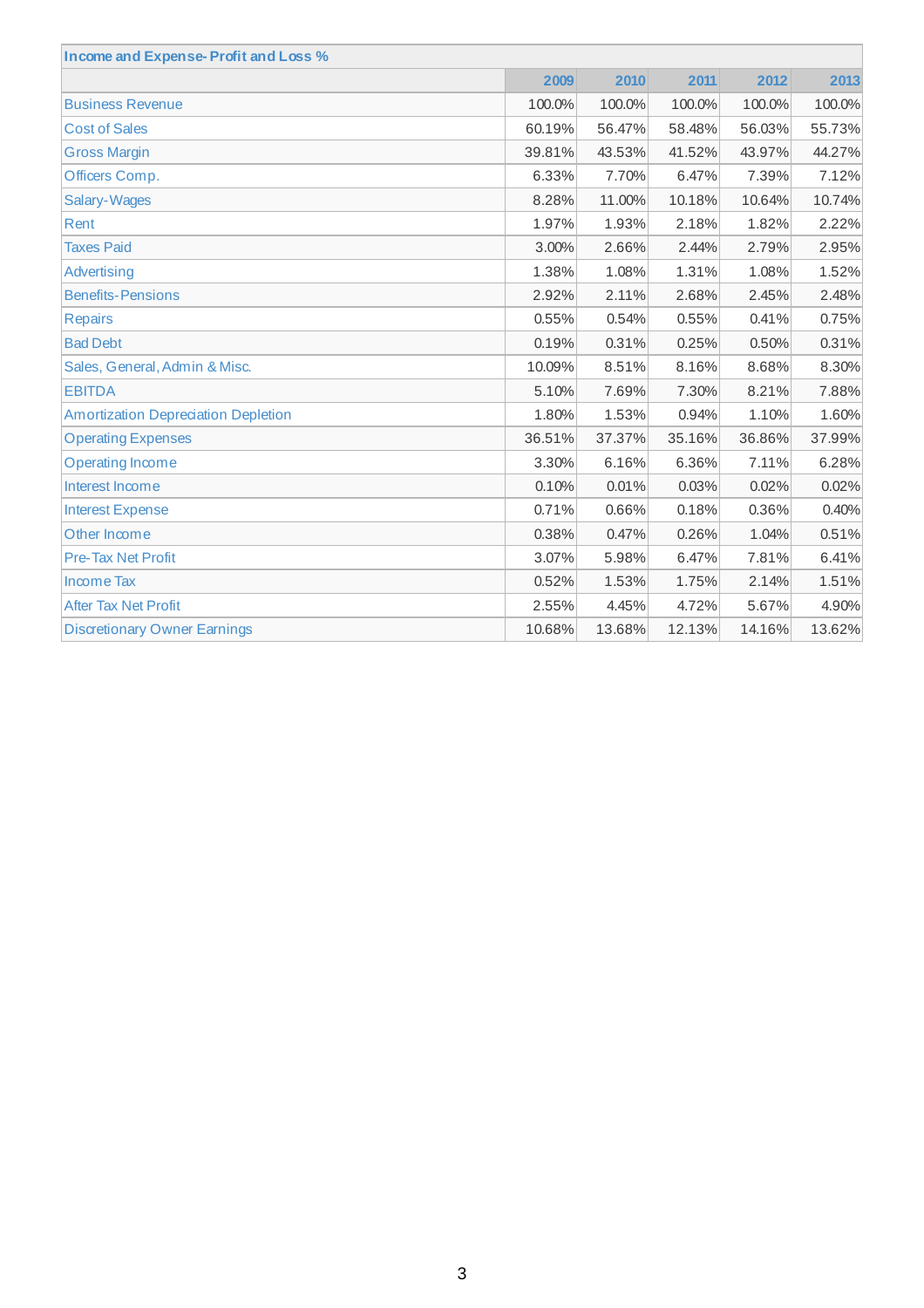Dollar-based sales and other dollar-based data in this report reflect averages for sales of the industry segment, not total industrywide averages.As a result, sales levels may vary from year to year, depending on the mix of firms that fall within the selected segment.

In local Industry Financial reports, the "Other Income" line item percentage is applied directly from US averages for this industry. Local percentages may differ. Other P&L percentages and all dollar calculations are based on actual local data.

**Business Revenue** includes receipts from core business operations. Interest Income and Other income (such as rents and royalties) are generally detailed separately below Operating Income. While Business Revenue is separated from Interest Income for most classifications. Business Revenue includes interest income from the private sector where it is central to financial industry operations, including Finance and Insurance (NAICS 52xxxx except NAICS 5242xx Insurance Brokers and Other Insurance Activities); Real Estate-Rental-Leasing (53xxxx); and Management of Companies and Enterprises (55xxxxx).

**Cost of Sales** includes materials and labor involved in the direct delivery of a product or service. Other costs are included in the cost of sales to the extent that they are involved in bringing goods to their location and condition ready to be sold. Non-production overheads such as development costs may be attributable to the cost of goods sold. The costs of services provided will consist primarily of personnel directly engaged in providing the service, including supervisory personnel and attributable overhead.

**Gross Margin** represents direct operating expenses plus net profit. In addition to the labor portion of Cost of Sales, wage costs are reflected in the **Officers Compensation** and **Wages-Salary** line items. In many cases, SG&A (Sales, General and Administrative) costs also include some overhead, administrative and supervisory wages.

**Rent** covers the rental cost of any business property, including land, buildings and equipment.

The **Taxes Paid** line item includes payroll other paid-in tax items, but not business income taxes due for the period.Although it can be calculated in many ways and is a controversial measure, the **EBITDA line item (Earnings before Interest Expense, income tax due, Depreciation and Amortization)** adds back interest payments, depreciation, amortization and depletion allowances, and excludes income taxes due to reduce the effect of accounting decisions on the bottom line of the Profit and Loss Statement. Since some firms utilize EBITDA to "add back" non-cash and flexible expenses which may be altered through credits and accounting procedures (such as income tax), paid-in income taxes from the Taxes Paid line item are not added back in the EBITDA calculation.

**Advertising** includes advertising, promotion and publicity for the reporting business, but not on behalf of others.

**Benefits-Pension** includes, but is not limited to, employee health care and retirement costs. In addition to varying proportions of overhead, administrative and supervisory wages, some generally more minor expenses are aggregated under **SG&A (Sales, General and Administrative).**

**Operating Expenses** sums the individual expense line items above, yielding the **Operating Income** or net of core business operations, when subtracted from the Gross Margin.

**Pre-Tax Net Profit** represents net profit before income tax due. **Income Tax** calculates the federal corporate tax rate before credits, leaving **After-Tax Profit** at the bottom line.

**Discretionary Owner Earnings** sums Officer Compensation, Depreciation and related non-cash expenses and Net Profit after business taxes to represent a practical measure of total return to owners. The D.O.E. metricis mainly used for small businesses.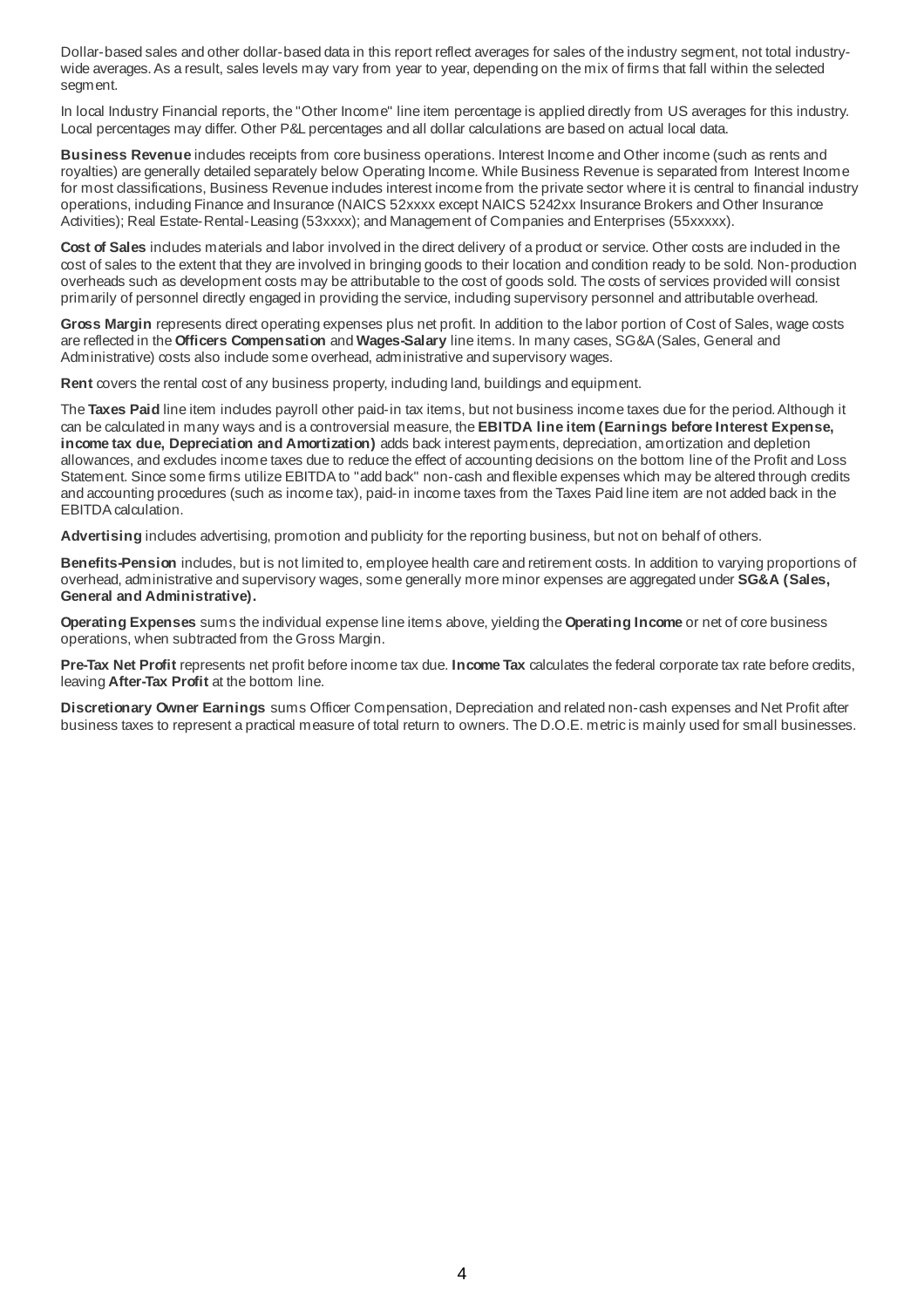| <b>Balance Sheet - dollar-based</b>      |         |         |         |         |         |
|------------------------------------------|---------|---------|---------|---------|---------|
| <b>Assets</b>                            | 2009    | 2010    | 2011    | 2012    | 2013    |
| Cash                                     | 147,335 | 109,412 | 107,434 | 114,185 | 90,771  |
| Receivables                              | 144,220 | 108,820 | 135,684 | 135,423 | 105,720 |
| Inventory                                | 44,180  | 23,872  | 26,556  | 26,582  | 21,812  |
| <b>Other Current Assets</b>              | 17,028  | 11,259  | 12,383  | 12,515  | 9,385   |
| <b>Total Current Assets</b>              | 352,763 | 253,363 | 282,057 | 288,705 | 227,688 |
| <b>Gross Fixed Assets</b>                | 621,923 | 598,559 | 638,398 | 566,054 | 495,405 |
| Accum. Depreciation-Amortization-Depltn. | 507,095 | 488,230 | 514,772 | 463,888 | 406,968 |
| <b>Net Fixed Assets</b>                  | 114,829 | 110,329 | 123,626 | 102,166 | 88,438  |
| <b>Other Non-Current Assets</b>          | 51,560  | 59,567  | 78,037  | 65,869  | 54,822  |
| <b>Total Assets</b>                      | 519,152 | 423,259 | 483,720 | 456,740 | 370,948 |
| <b>Liabilities</b>                       |         |         |         |         |         |
| <b>Accounts Payable</b>                  | 78,184  | 66,621  | 77,057  | 66,410  | 56,050  |
| Loans/Notes Payable                      | 33,485  | 27,850  | 18,043  | 22,791  | 19,178  |
| <b>Other Current Liabilities</b>         | 57,262  | 50,876  | 50,936  | 45,583  | 44,180  |
| <b>Total Current Liabilities</b>         | 168,931 | 145,347 | 146,036 | 134,784 | 119,408 |
| <b>Total Long Term Liabilities</b>       | 119,457 | 102,048 | 112,223 | 91,850  | 74,672  |
| <b>Total Liabilities</b>                 | 288,388 | 247,395 | 258,259 | 226,634 | 194,080 |
| <b>Net Worth</b>                         | 230,764 | 175,864 | 225,461 | 230,106 | 176,868 |
| <b>Total Liabilities &amp; Net Worth</b> | 519,152 | 423,259 | 483,720 | 456,740 | 370,948 |

**Cash:** Money on hand in checking, savings or redeemable certificate accounts.

**Receivables:** A short-term asset (to be collected within one year) in the form of accounts or notes receivable, and usually representing a credit for a completed sale or loan.

**Inventory:** The stockpile of unsold products.

**Current Assets:** The sum of a firm's cash, accounts and notes receivable, inventory, prepaid expenses and marketable securities which can be converted to cash within a single operating cycle.

**Fixed Assets:** Long-term assets such as building and machinery, net of accumulated amortization-depreciation-depletion.

**print-onlyTotal Assets:** The sum of current assets and fixed assets such as plant and equipment.

**Note:** Some legacy year asset line items are blended with the closest four digit industry segment. In local Industry Financial report, some legacy year asset line item percentages are applied directly from US averages for this industry. Local percentages may differ. Other balance sheet percentages and all balance sheet dollar calculations are based on actual local data.

**Accounts Payable:** Invoices due to suppliers within the current business cycle.

**Loans/Notes Payable:** Loan amounts due to suppliers within the current business cycle.

**Current Liabilities:** Measurable debt owed within one year, including accounts, loans and notes payable, accrued liabilities and taxes due.

**Long Term Liabilities:** Debt which is due in more than one year, including the portion of loans and mortgages that become due after the current business cycle.

**Total Liabilities:** Current Liabilities plus Long Term Liabilities such as notes and mortgages due over more than one year.

**Net Worth:** Current assets plus fixed assets minus current and long-term liabilities.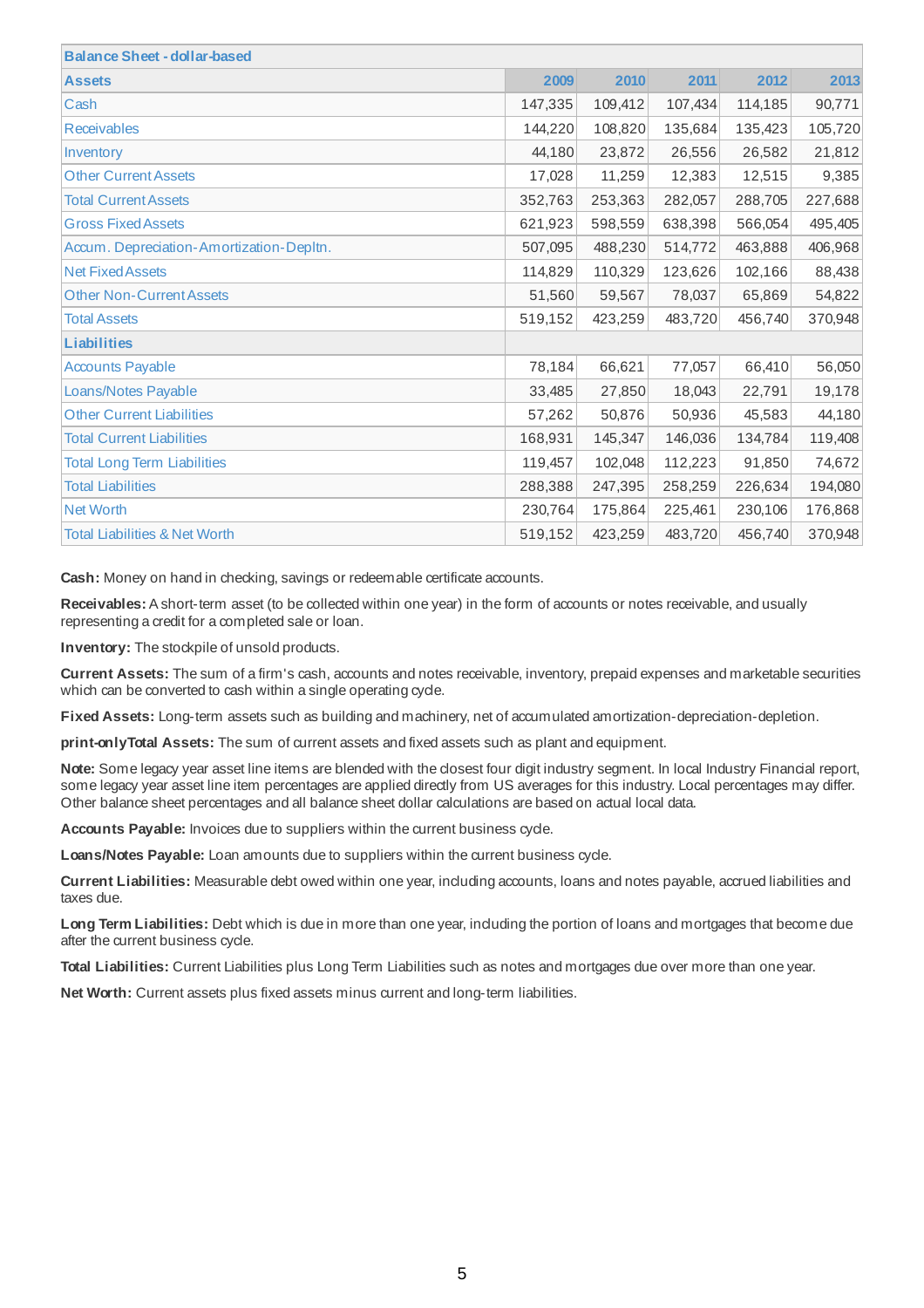| <b>Balance Sheet - percentage-based</b>  |         |         |         |         |         |
|------------------------------------------|---------|---------|---------|---------|---------|
| <b>Assets</b>                            | 2009    | 2010    | 2011    | 2012    | 2013    |
| Cash                                     | 28.38%  | 25.85%  | 22.21%  | 25.00%  | 24.47%  |
| <b>Receivables</b>                       | 27.78%  | 25.71%  | 28.05%  | 29.65%  | 28.50%  |
| Inventory                                | 8.51%   | 5.64%   | 5.49%   | 5.82%   | 5.88%   |
| <b>Other Current Assets</b>              | 3.28%   | 2.66%   | 2.56%   | 2.74%   | 2.53%   |
| <b>Total Current Assets</b>              | 67.95%  | 59.86%  | 58.31%  | 63.22%  | 61.37%  |
| <b>Gross Fixed Assets</b>                | 119.80% | 141.42% | 131.98% | 123.93% | 133.55% |
| Accum. Depreciation-Amortization-Depltn. | 97.68%  | 115.35% | 106.42% | 101.57% | 109.71% |
| <b>Net Fixed Assets</b>                  | 22.12%  | 26.07%  | 25.56%  | 22.37%  | 23.84%  |
| <b>Other Non-Current Assets</b>          | 9.93%   | 14.07%  | 16.13%  | 14.41%  | 14.79%  |
| <b>Total Assets</b>                      | 100.00% | 100.00% | 100.00% | 100.00% | 100.00% |
| <b>Liabilities</b>                       |         |         |         |         |         |
| <b>Accounts Payable</b>                  | 15.06%  | 15.74%  | 15.93%  | 14.54%  | 15.11%  |
| Loans/Notes Payable                      | 6.45%   | 6.58%   | 3.73%   | 4.99%   | 5.17%   |
| <b>Other Current Liabilities</b>         | 11.03%  | 12.02%  | 10.53%  | 9.98%   | 11.91%  |
| <b>Total Current Liabilities</b>         | 32.54%  | 34.35%  | 30.18%  | 29.51%  | 32.18%  |
| <b>Total Long Term Liabilities</b>       | 23.01%  | 24.11%  | 23.20%  | 20.11%  | 20.13%  |
| <b>Total Liabilities</b>                 | 55.55%  | 58.46%  | 53.38%  | 49.62%  | 52.32%  |
| <b>Net Worth</b>                         | 44.45%  | 41.54%  | 46.62%  | 50.38%  | 47.68%  |
| <b>Total Liabilities &amp; Net Worth</b> | 100.00% | 100.00% | 100.00% | 100.00% | 100.00% |

**Note:** Some legacy year asset line items are blended with the closest four digit industry segment. In local Industry Financial report, some legacy year asset line item percentages are applied directly from US averages for this industry. Local percentages may differ. Other balance sheet percentages and all balance sheet dollar calculations are based on actual local data.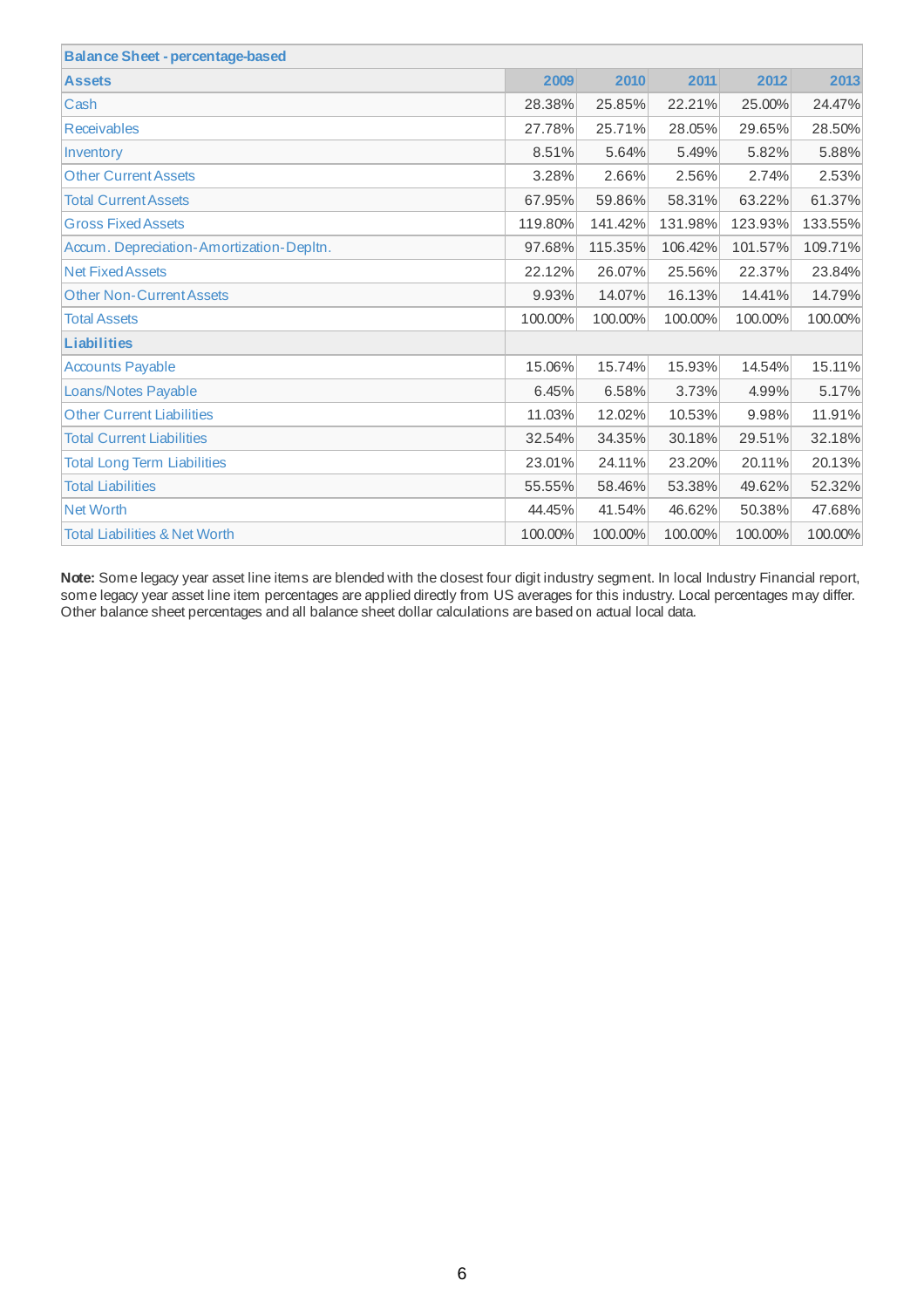| <b>Sources &amp; Uses of Funds</b> |           |           |           |           |
|------------------------------------|-----------|-----------|-----------|-----------|
| Change in:                         | 09-10     | $10 - 11$ | $11 - 12$ | $12 - 13$ |
| Cash and cash equivalents          | $-37,923$ | $-1,978$  | 6,751     | $-23,414$ |
| <b>Worksheet:</b>                  |           |           |           |           |
| Accounts receivable                | 35,400    | $-26,864$ | 261       | 29,703    |
| Inventory                          | 20,308    | $-2,684$  | $-26$     | 4,770     |
| <b>Other Curr Assets</b>           | 5,769     | $-1,124$  | $-132$    | 3,130     |
| <b>Net Fixed Assets</b>            | 4,500     | $-13,297$ | 21,460    | 13,728    |
| <b>Other Non-Curr Assets</b>       | $-8,007$  | $-18,470$ | 12,168    | 11,047    |
| Accounts payable                   | $-11,563$ | 10,436    | $-10,647$ | $-10,360$ |
| Loans/Notes Payable                | $-5,635$  | $-9,807$  | 4,748     | $-3,613$  |
| <b>Other Current Liabilities</b>   | $-6,386$  | 60        | $-5,353$  | $-1,403$  |
| Long-term debt                     | $-17,409$ | 10,175    | $-20,373$ | $-17,178$ |
| Net Worth                          | $-54,900$ | 49,597    | 4,645     | $-53,238$ |
| <b>Total Sources &amp; Uses</b>    | $-37,923$ | $-1,978$  | 6,751     | $-23,414$ |
| Cash: Beginning period             | 147,335   | 109,412   | 107,434   | 114,185   |
| Cash: End period                   | 109,412   | 107,434   | 114,185   | 90,771    |
| Change in Cash & Cash equivalents  | $-37,923$ | $-1,978$  | 6,751     | $-23,414$ |

**Sources and Uses:** The Sources and Uses of Funds table tests the accuracy of the balance sheet and distinguishes the sources of funds from their use. It is the basic worksheet preliminary to a formal cash flow statement examining the liquidity of a business. A multi-year industry benchmark common size balance sheet, which includes overlapped but not identical sets of firms in each year, is not well-suited for the presentation of a formal cash flow analysis.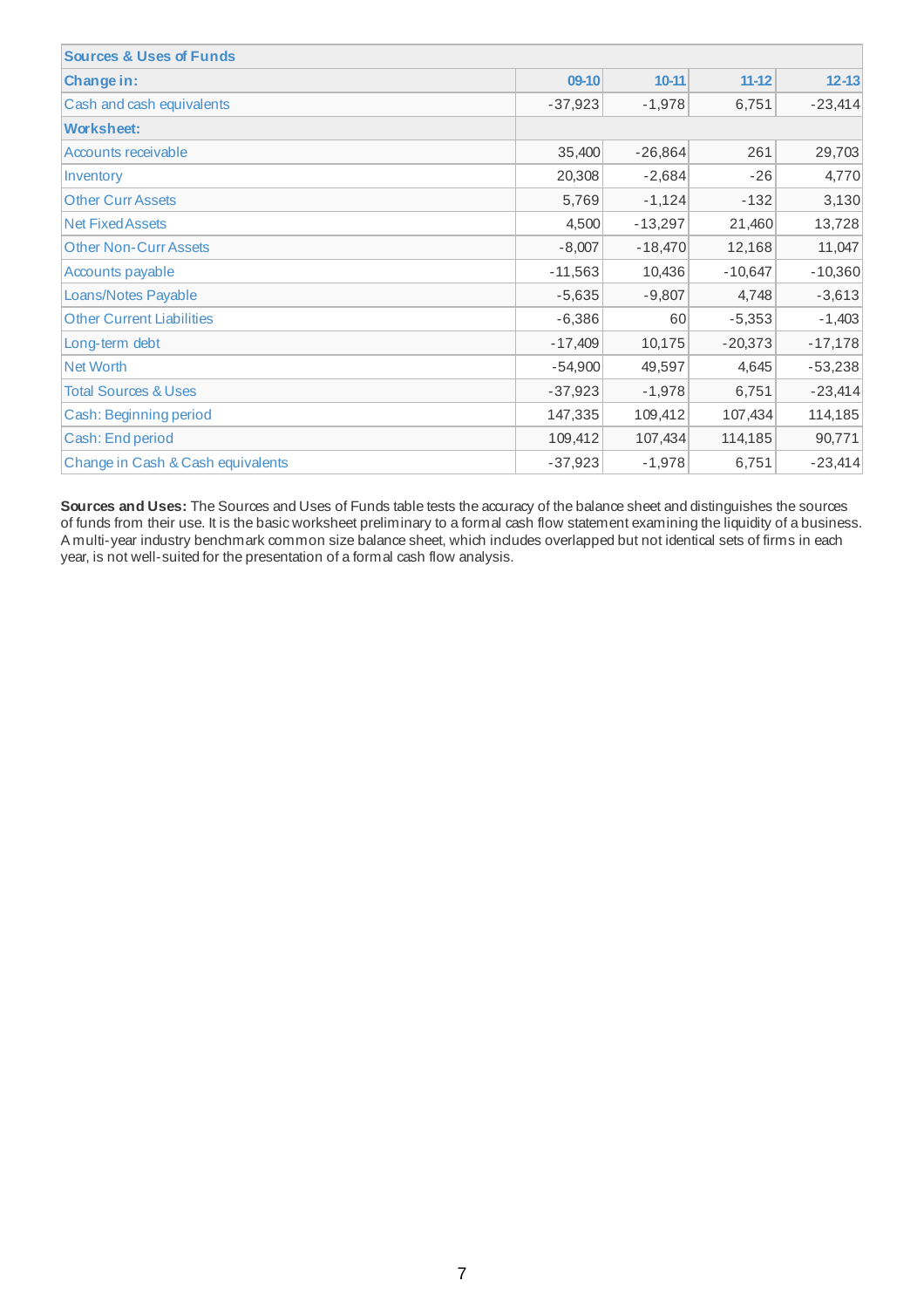| <b>Financial Ratios: Cash Flow-Solvency</b> |       |       |       |       |       |
|---------------------------------------------|-------|-------|-------|-------|-------|
|                                             | 2009  | 2010  | 2011  | 2012  | 2013  |
| Accounts Payable: Business Revenue (%)      | 3.83  | 3.20  | 3.56  | 3.57  | 3.30  |
| Current Liabilities: Inventory              | 3.82  | 6.09  | 5.50  | 5.07  | 5.47  |
| Current Liabilities: Net Worth              | 0.73  | 0.83  | 0.65  | 0.59  | 0.68  |
| Current Ratio                               | 2.09  | 1.74  | 1.93  | 2.14  | 1.91  |
| Days Payable                                | 23.23 | 20.66 | 22.23 | 23.28 | 21.59 |
| <b>Ouick Ratio</b>                          | 1.73  | 1.50  | 1.66  | 1.85  | 1.65  |
| <b>Total Liabilities: Net Worth</b>         | 1.25  | 1.41  | 1.15  | 0.98  | 1.10  |

**Accounts Payable: Business Revenue:** Accounts Payable divided by Annual Business Revenue, measuring the speed with which a company pays vendors relative to Business Revenue. Numbers higher than typical industry ratios suggest that the company may be using suppliers to float operations.

**Current Liabilities: Inventory:** Current Liabilities divided by Inventory:A high ratio, relative to industry norms, suggests overreliance on unsold goods to finance operations.

**Current Liabilities: Net Worth:** Current Liabilities divided by Net Worth, reflecting a level of security for creditors. The larger the ratio relative to industry norms, the less security there is for creditors.

**Current Ratio:** This is the same as CurrentAssets divided by Current Liabilities, measuring current assets available to cover current liabilities, a test of near-term solvency. The ratio indicates to what extent cash on hand and disposable assets are enough to pay off near term liabilities. The Quick Ratio is applied as a more stringent test.

**Days Payables:** 365/(Cost of Sales:Accounts Payable ratio): Reflects the average number of days for each payable before payment is made.

**Quick Ratio:** Cash plus Accounts Receivable, divided by Current Liabilities, indicating liquid assets available to cover current debt. Also known as theAcid Ratio. This is a harsher version of the Current Ratio, which balances short-term liabilities against cash and liquid instruments.

**Total Liabilities: Net Worth:** Total liabilities divided by Net Worth. This ratio helps to clarify the impact of long-term debt, which can be seen by comparing this ratio with Current Liabilities: Net Worth. Creditors are concerned to the extent that total liability levels exceed Net Worth.



#### **Current Liabilities Net Worth Current Liabilities Inventory**



8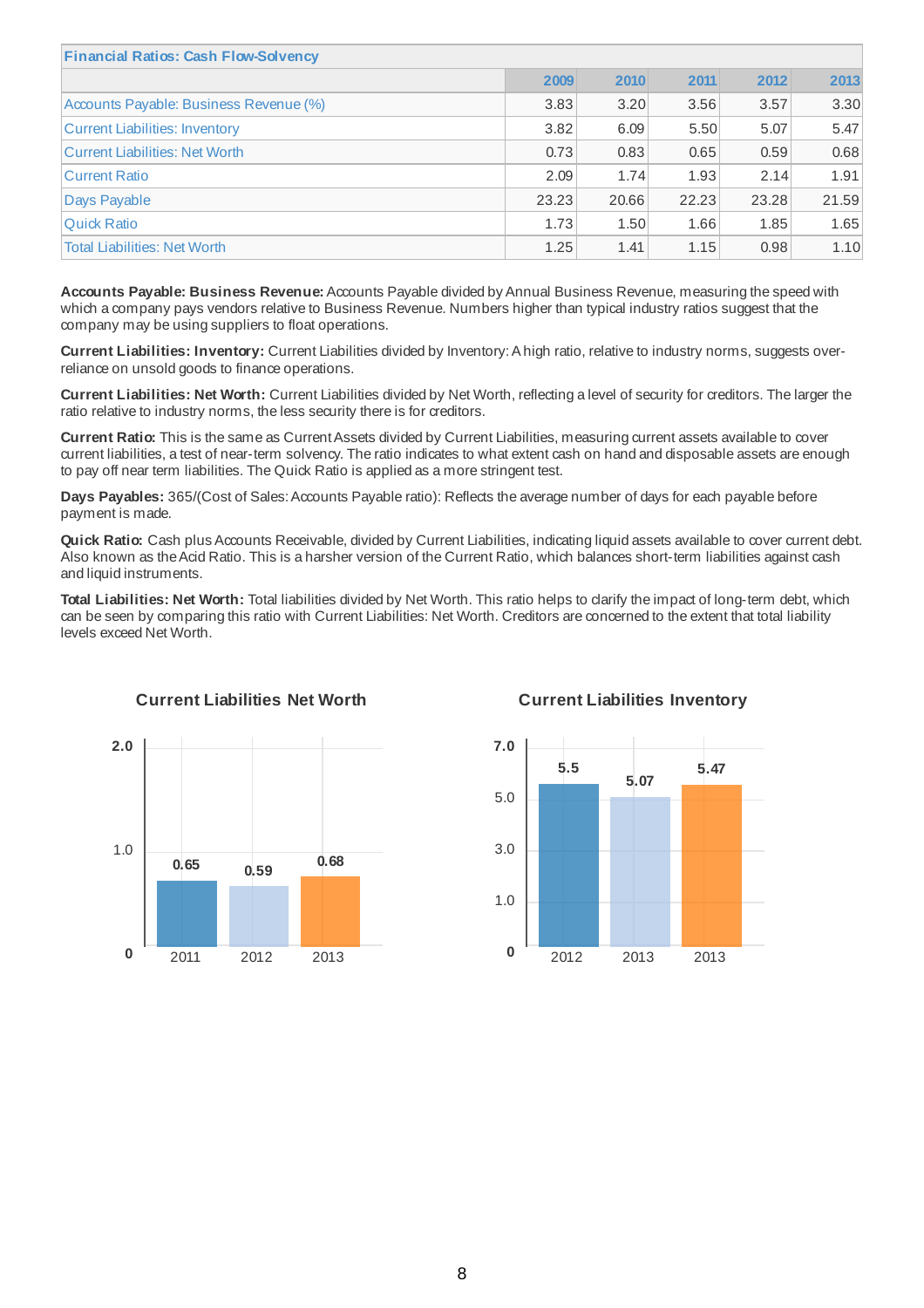





**3.0**

2.0







## **Total Liabilities: Net Worth**





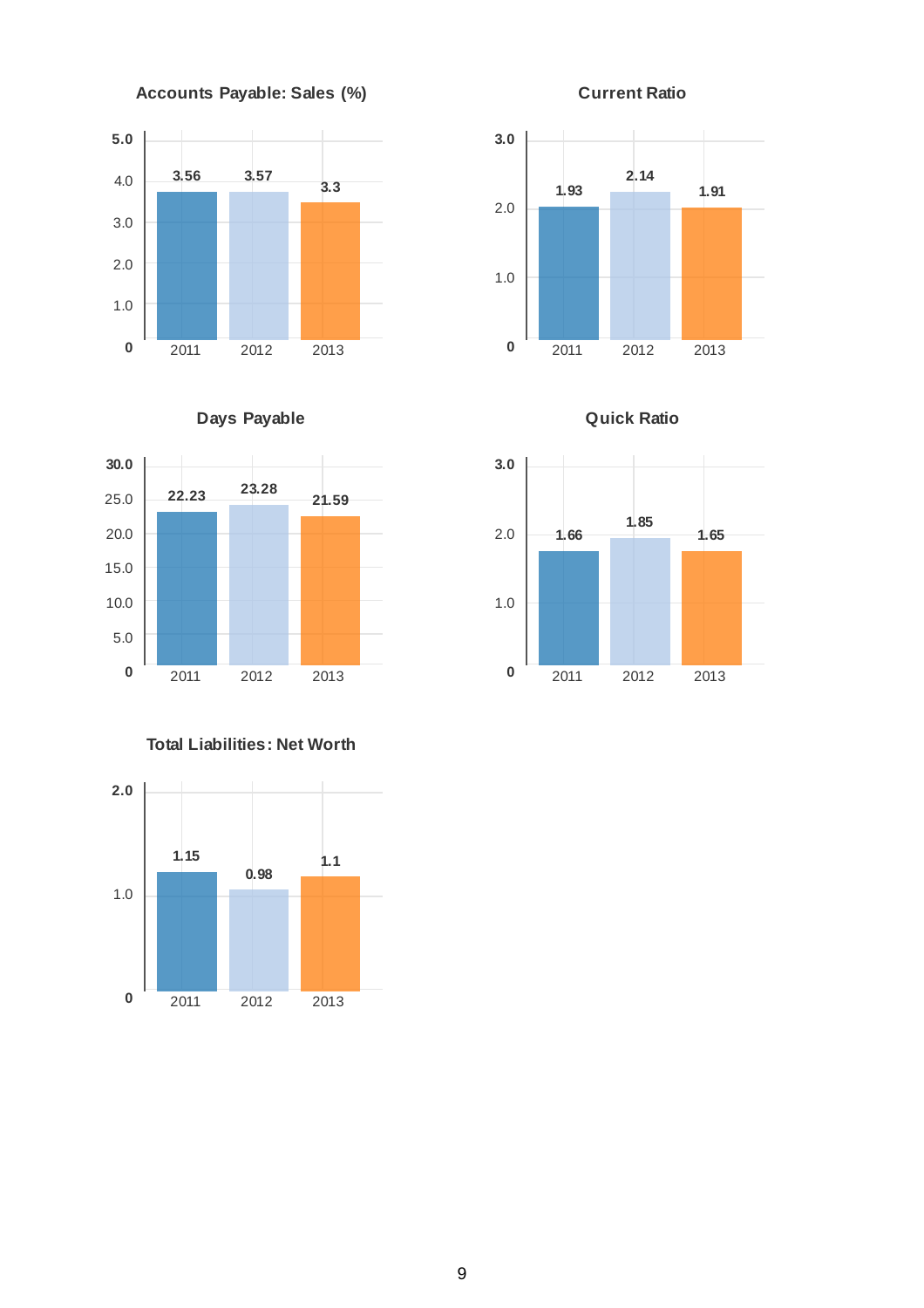| <b>Financial Ratios: Profitability</b>        |       |       |       |       |       |
|-----------------------------------------------|-------|-------|-------|-------|-------|
|                                               | 2009  | 2010  | 2011  | 2012  | 2013  |
| <b>EBITDA: Business Revenue (%)</b>           | 5.10  | 7.69  | 7.30  | 8.21  | 7.88  |
| <b>Pre-Tax Return On Assets (%)</b>           | 12.07 | 29.45 | 28.94 | 31.78 | 29.38 |
| <b>Pre-Tax Return on Net Worth (%)</b>        | 27.16 | 70.88 | 62.09 | 63.08 | 61.61 |
| <b>Pre-Tax Return on Business Revenue (%)</b> | 3.07  | 5.98  | 6.47  | 7.81  | 6.41  |
| After Tax Return on Assets (%)                | 10.02 | 21.92 | 21.12 | 23.05 | 22.44 |
| After Tax Return on Net Worth (%)             | 22.53 | 52.76 | 45.30 | 45.76 | 47.05 |
| After Tax Return on Business Revenue (%)      | 2.55  | 4.45  | 4.72  | 5.67  | 4.90  |
| Discretionary Owner Earnings (%)              | 10.68 | 13.68 | 12.13 | 14.16 | 13.62 |

**EBITDA:** EBITDA: Business Revenue: Earnings Before Interest, (income) Taxes due, Depreciation andAmortization divided by Business Revenue. EBITDA: Business Revenue is a relatively controversial (and often criticized) metric designed to eliminate the effect of finance and accounting decisions when comparing companies and industry benchmarks. Tax credits and deferral procedures and non-cash expenditures (Amortization and Depreciation) are not deducted from the profit equation, as are interest expenditures.

**Return on Assets:** Pre-Tax or After Tax Net Profit divided by Total Assets, a critical indicator of profitability. Companies which use their assets efficiently will tend to show a ratio higher than the industry norm. The ratio may appear higher for small businesses due to owner compensation draws accounted as net profit.

**Return on Net Worth:** Pre-Tax or After Tax Net Profit divided by Net Worth. This is the 'final measure' of profitability to evaluate overall return. This ratio measures return relative to investment, how well a company leverages the investment in it. May appear higher for small businesses due to owner compensation draws accounted as net profit.

**Return on Business Revenue:** Pre-Tax or After Tax Net Profit Net Profit divided by Annual Business Revenue, indicating the level of profit from each dollar of Business Revenue. This ratio can be used as a predictor of the company's ability to withstand changes in prices or market conditions. May appear higher for small businesses due to owner compensation draws accounted as net profit.

**Discretionary Owner Earnings:** Sums Officer Compensation, Depreciation and related non-cash expenses and Net Profit after business taxes to represent a practical measure of total return to owners. The D.O.E. metricis mainly used for small businesses.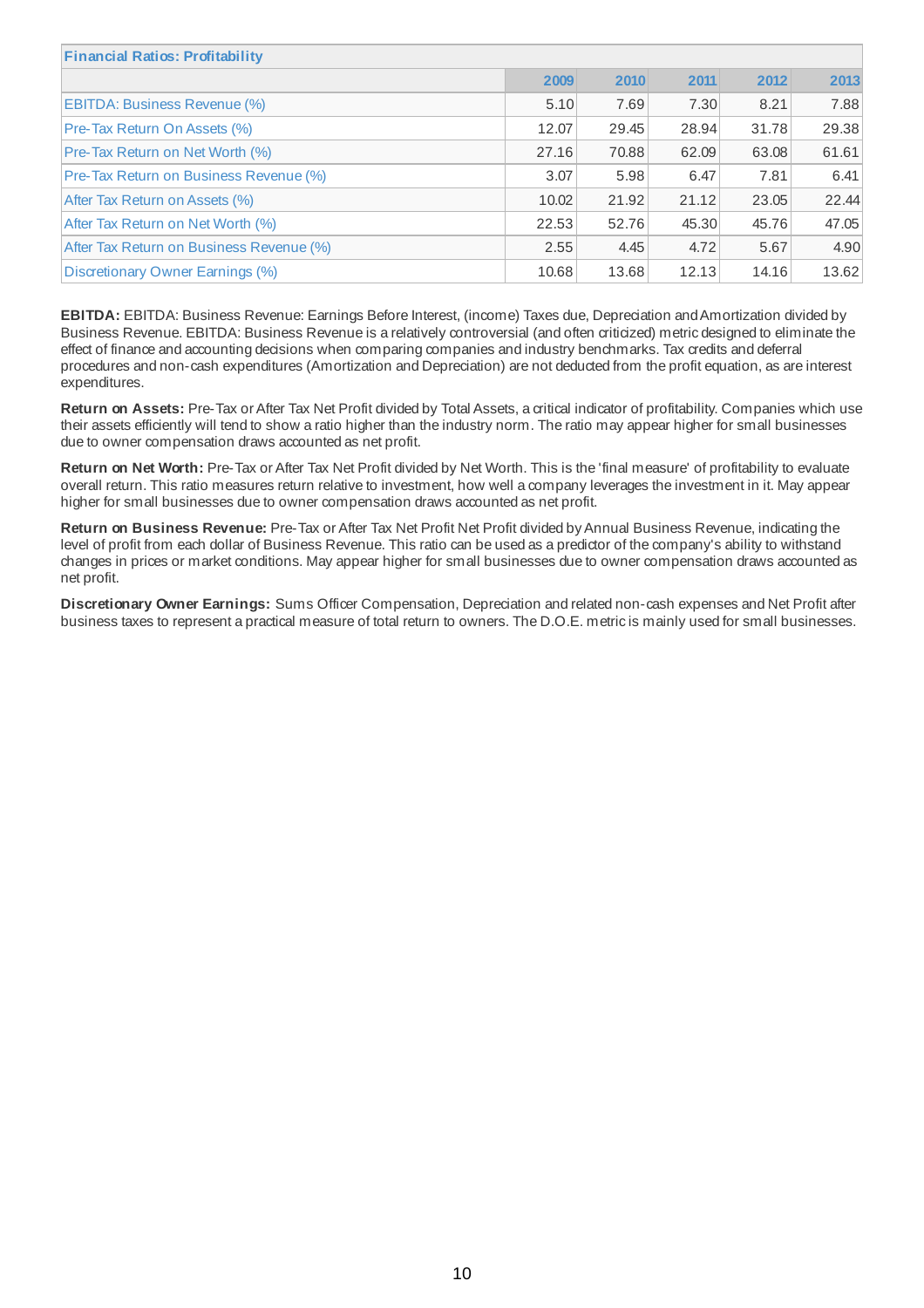

**Return On Net Worth Pre-Tax (%) Return On Sales Pre-Tax (%)**



**EBITDA: Sales (%) Return on Assets Pre-Tax (%)**



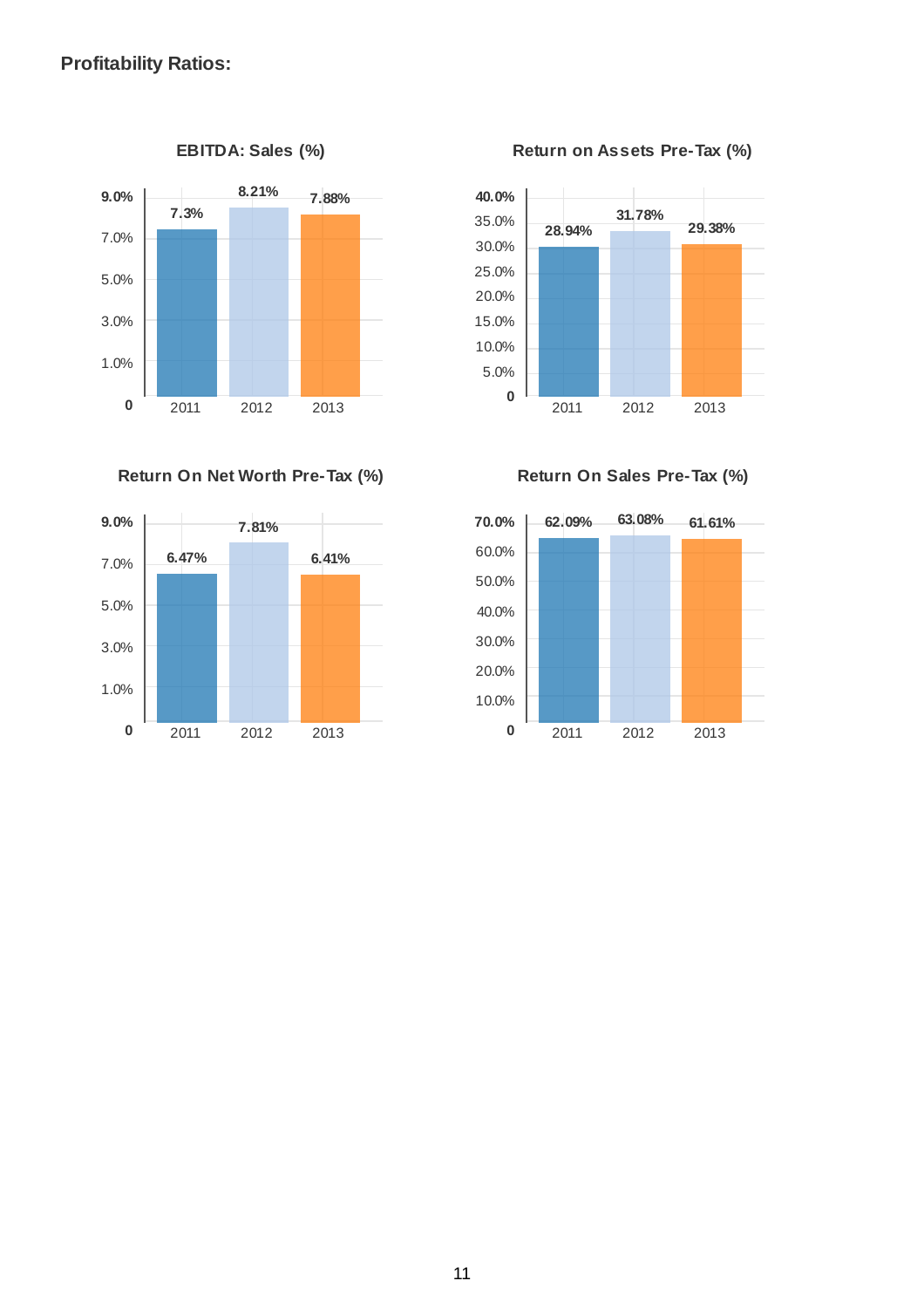| <b>Financial Ratios: Efficiency-Debt-Risk</b> |       |       |       |       |       |
|-----------------------------------------------|-------|-------|-------|-------|-------|
|                                               | 2009  | 2010  | 2011  | 2012  | 2013  |
| <b>Assets: Business Revenue</b>               | 0.25  | 0.20  | 0.22  | 0.25  | 0.22  |
| <b>Cost of Sales: Accounts Payable</b>        | 15.72 | 17.67 | 16.42 | 15.68 | 16.90 |
| <b>Cost of Sales: Inventory</b>               | 27.81 | 49.31 | 47.64 | 39.17 | 43.44 |
| Days Inventory                                | 13.12 | 7.40  | 7.66  | 9.32  | 8.40  |
| <b>Days Receivables</b>                       | 25.79 | 19.05 | 22.89 | 26.60 | 22.70 |
| <b>Days Working Capital</b>                   | 32.87 | 18.91 | 22.96 | 30.24 | 23.25 |
| <b>EBITDA: Interest Expense</b>               | 7.18  | 11.65 | 40.56 | 22.81 | 19.70 |
| <b>Fixed Assets: Net Worth</b>                | 0.50  | 0.63  | 0.55  | 0.44  | 0.50  |
| <b>Gross Margin: Business Revenue</b>         | 0.40  | 0.44  | 0.42  | 0.44  | 0.44  |
| Net Working Capital: Business Revenue         | 0.09  | 0.05  | 0.06  | 0.08  | 0.06  |
| Loans/Notes Payable:Net Worth                 | 0.15  | 0.16  | 0.08  | 0.10  | 0.11  |
| Long-Term Liabilities: Net Worth              | 0.52  | 0.58  | 0.50  | 0.40  | 0.42  |

**Assets: Business Revenue:** Total Assets divided by Net Business Revenue, indicating whether a company is handling too high a volume of Business Revenue in relation to investment. Very low percentages relative to industry norms might indicate overly conservative sales efforts or poor sales management.

**Cost of Sales: Accounts Payable:** Measures the number of times payables turn over in the course of the year. High measures may indicate cash flow concerns.

**Cost of Sales: Inventory:** Reflects the number of times inventory is turned over during the course of the year. High levels can mean good liquidity or Business Revenue, or shortages requiring better management. Low levels may indicate poor cash flow or overstocking.

**Days Inventory: 365/(Cost of Sales: Inventory):** The average number of days of items in inventory.

**Days Receivables: 365/ (Receivables Turnover):** Reflects the number of days that receivables are outstanding. Target average or lower.

**Days Working Capital: 365/ (Working Capital Turnover):** Expresses the coverage in number of days of available working capital.

**EBITDA: interest expense:** Earnings before Interest, (income) Taxes due, Depreciation andAmortization divided by Interest expense.Assesses financial stability by examining whether a company is at least profitable enough to pay interest expense.A ratio >1.00 indicates it is. See cautions in the listing for EBITDA.

**Fixed Assets: Net Worth:** FixedAssets divided by Net Worth. High ratios relative to the industry can indicate low working capital or high levels of debt.

**Gross Margin: Business Revenue:** Pretax profits divided by Annual Business Revenue. This is the profit ratio before product and Business Revenue costs, as well as taxes. This ratio can indicate the "play" in other expenses which could be adjusted to increase the Net Profit margin.

**Net Working Capital:** Business Revenue: Net Working Capital divided by Business Revenue. Indicates if a company is maintaining a reasonable level of liquidity relative to its Business Revenue volume.A high ratio indicate an overly conservative reliance on liquid assets, while low ratios suggests the opposite.

**Loans/Notes Payable: Net Worth:** The Loans/Notes Payable portion of current liabilities divided by Net Worth, a measure of debt coverage.

**LongTerm Liabilities: Net Worth:** LongTerm Liabilities divided by Net Worth, a measure of debt coverage.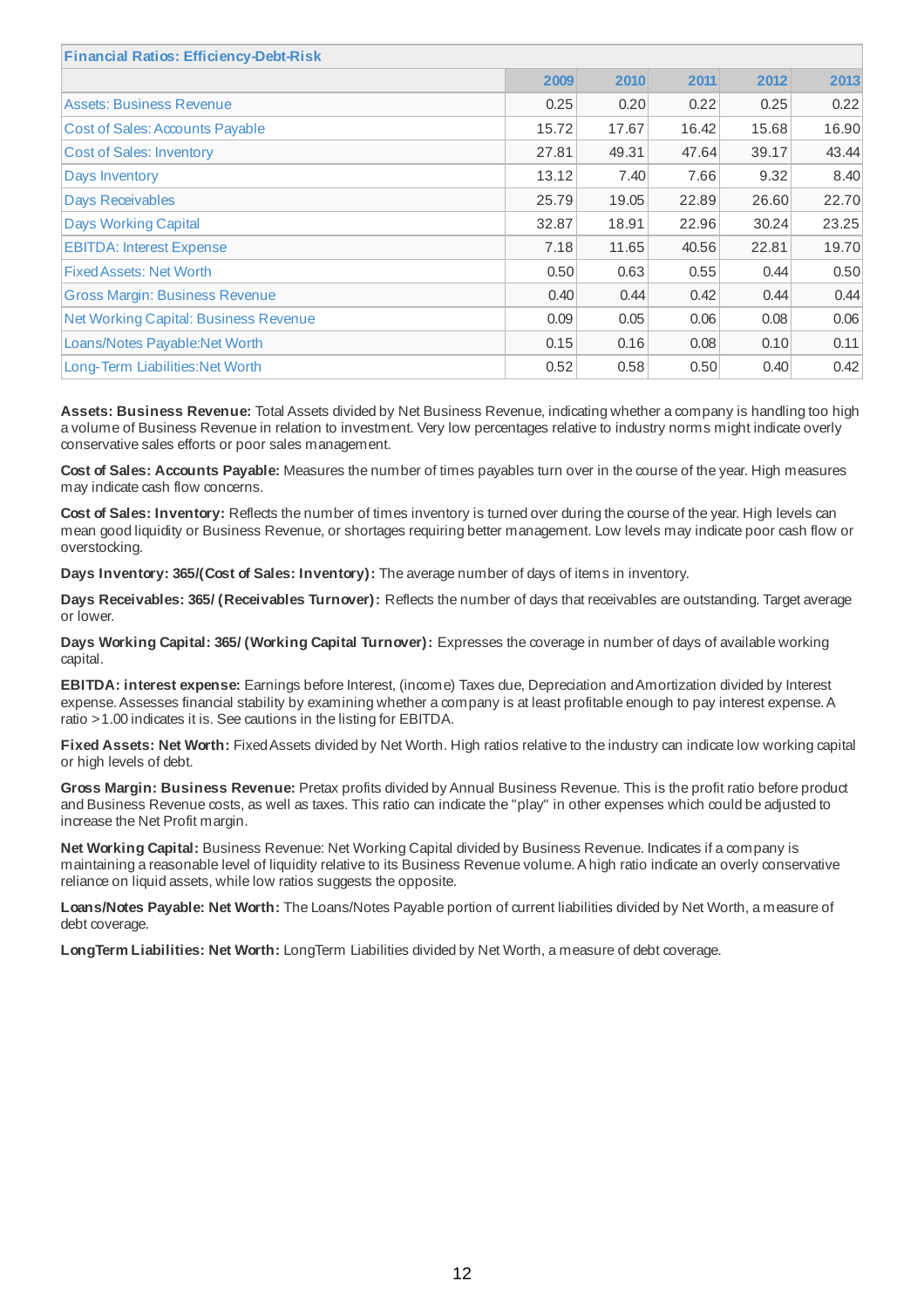**1.00** 0.80 0.60 0.40 0.20 0.00 **0 0.22 0.25 0.22** 2011 2012 2013







**Assets: Business Revenue Cost of Sales: Accounts Payable**





**Days Receivables (x) Days Working Capital (x)**

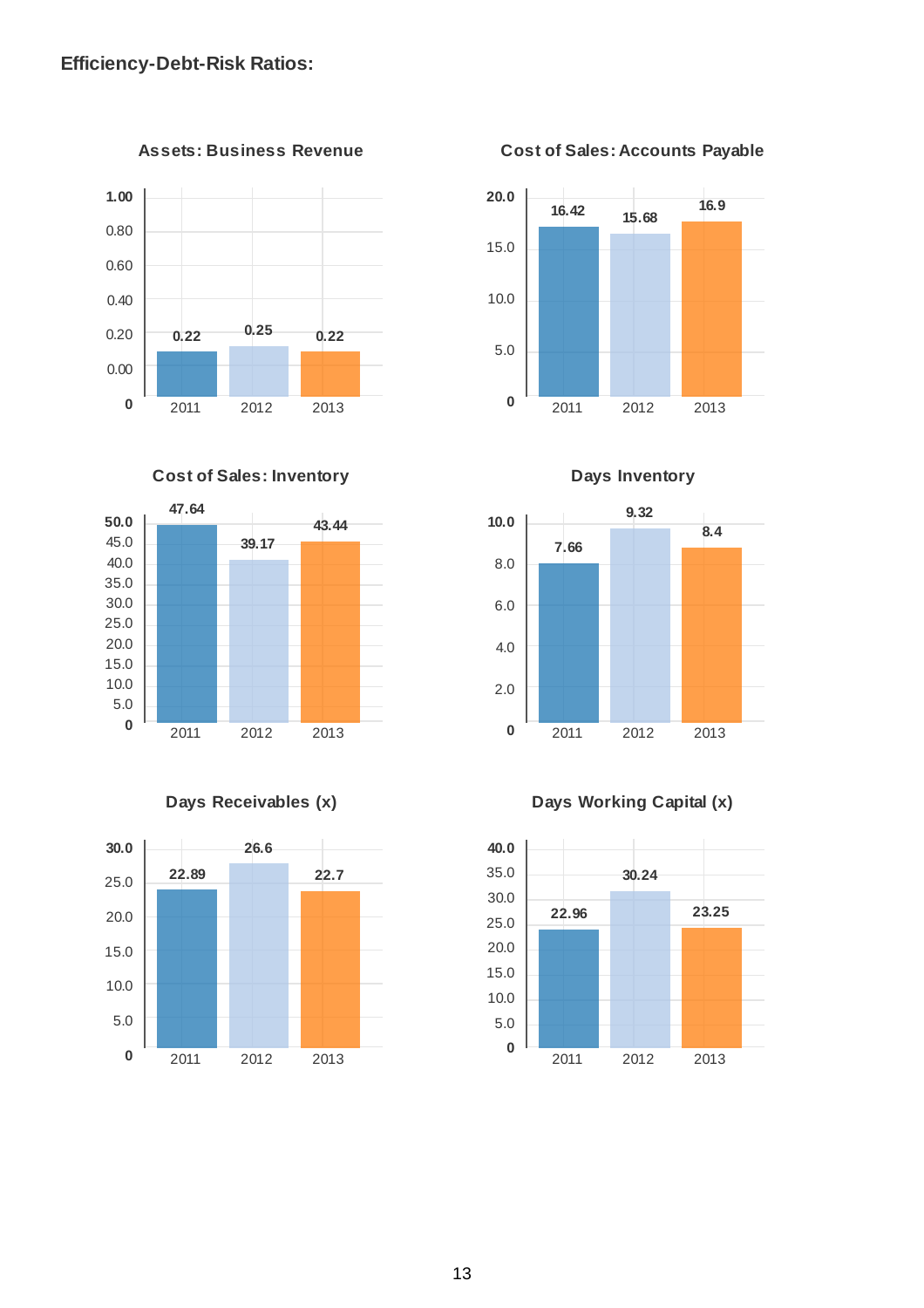

# **Gross Margin: Business Revenue Net Working Capital: Sales**



**EBITDA: Interest Fixed Assets: Net Worth**



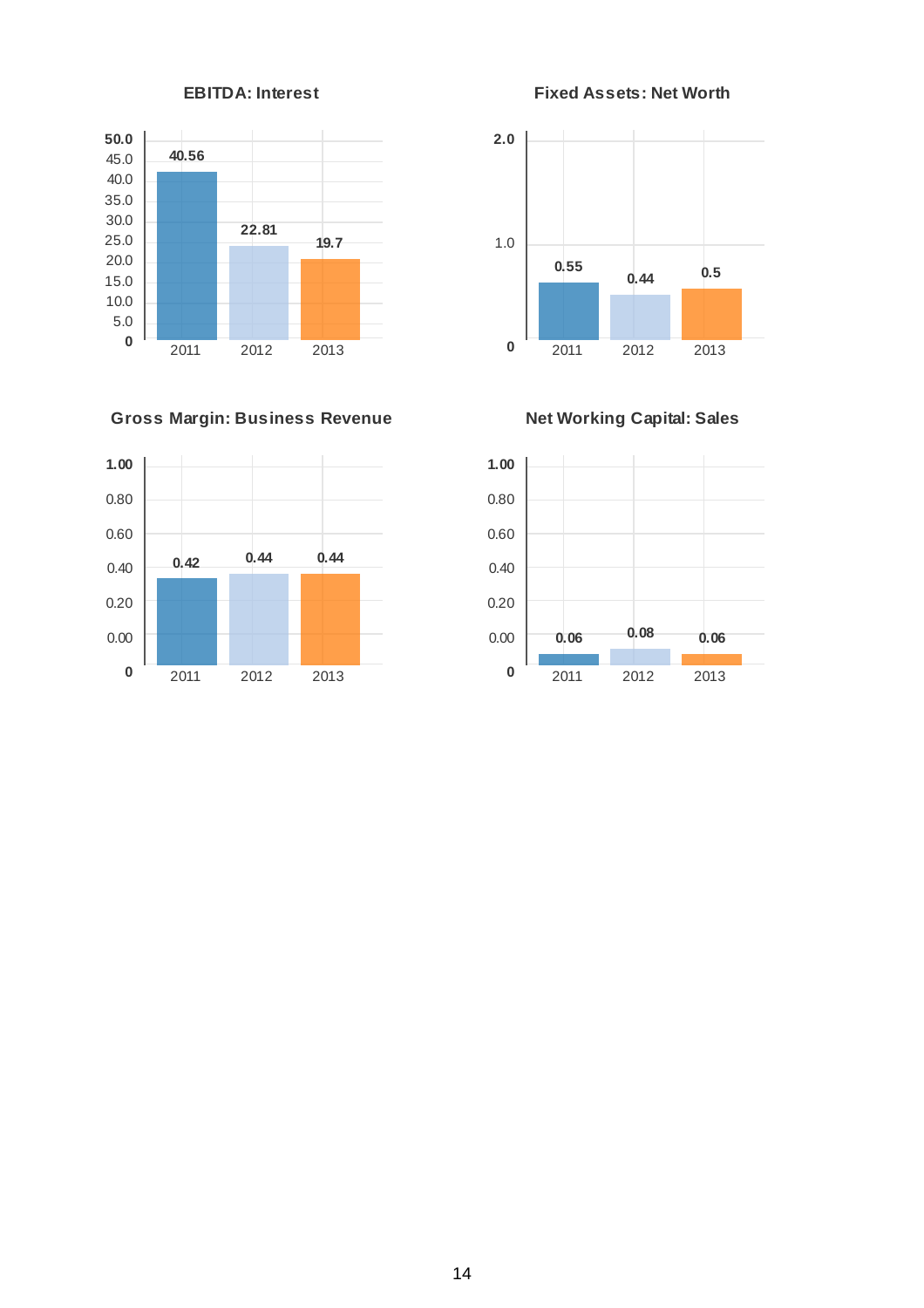| <b>Financial Ratios: Turnover</b>   |       |       |       |       |       |
|-------------------------------------|-------|-------|-------|-------|-------|
|                                     | 2009  | 2010  | 2011  | 2012  | 2013  |
| Cash Turnover (X)                   | 13.85 | 19.05 | 20.14 | 16.28 | 18.73 |
| <b>Current Asset Turnover</b>       | 5.79  | 8.23  | 7.67  | 6.44  | 7.47  |
| <b>Fixed Asset Turnover</b>         | 17.78 | 18.89 | 17.50 | 18.19 | 19.22 |
| Inventory Turnover (X)              | 46.20 | 87.32 | 81.47 | 69.91 | 77.94 |
| Receivables Turnover (X)            | 14.15 | 19.16 | 15.95 | 13.72 | 16.08 |
| Total Asset Turnover (X)            | 3.93  | 4.92  | 4.47  | 4.07  | 4.58  |
| <b>Working Capital Turnover (X)</b> | 11.10 | 19.31 | 15.90 | 12.07 | 15.70 |

**Cash Turnover:** Business Revenue divided by Cash. Indicates efficiency in the use of cash to develop Business Revenue.A more stringent ratio than Working Capital Turnover (below). Target at or slightly below industry level.

**Current Asset Turnover:** Business Revenue divided by CurrentAssets.A general indicator of the efficiency of asset use. Target at or slightly below industry level.

Fixed Asset Turnover: Business Revenue divided by Fixed Assets. An indicator of the efficiency of investment in fixed asset such as plant and equipment. Target at or slightly below industry level.

**Inventory Turnover:** Business Revenue divided by Inventory. This ratio gives a picture of how quickly inventory turns over. Ratios below the industry norm suggest high levels of inventory. High ratios could indicate product levels insufficient to satisfy demand in a timely manner. Target: at or slightly above industry level.

**Receivables Turnover:** Business Revenue divided by Receivables.An indicator of how efficiently invoiced sales are collected. Target at or slightly above industry level.

**Total Asset Turnover:** Business Revenue divided by Total Assets. Target: at or slightly below industry level.

**Working Capital Turnover:** Business Revenue divided by Net Working Capital (current assets minus current liabilities). Ratios higher than industry norms may indicate a strain on available liquid assets, while low ratios may suggest too much liquidity. Target: at or above industry level.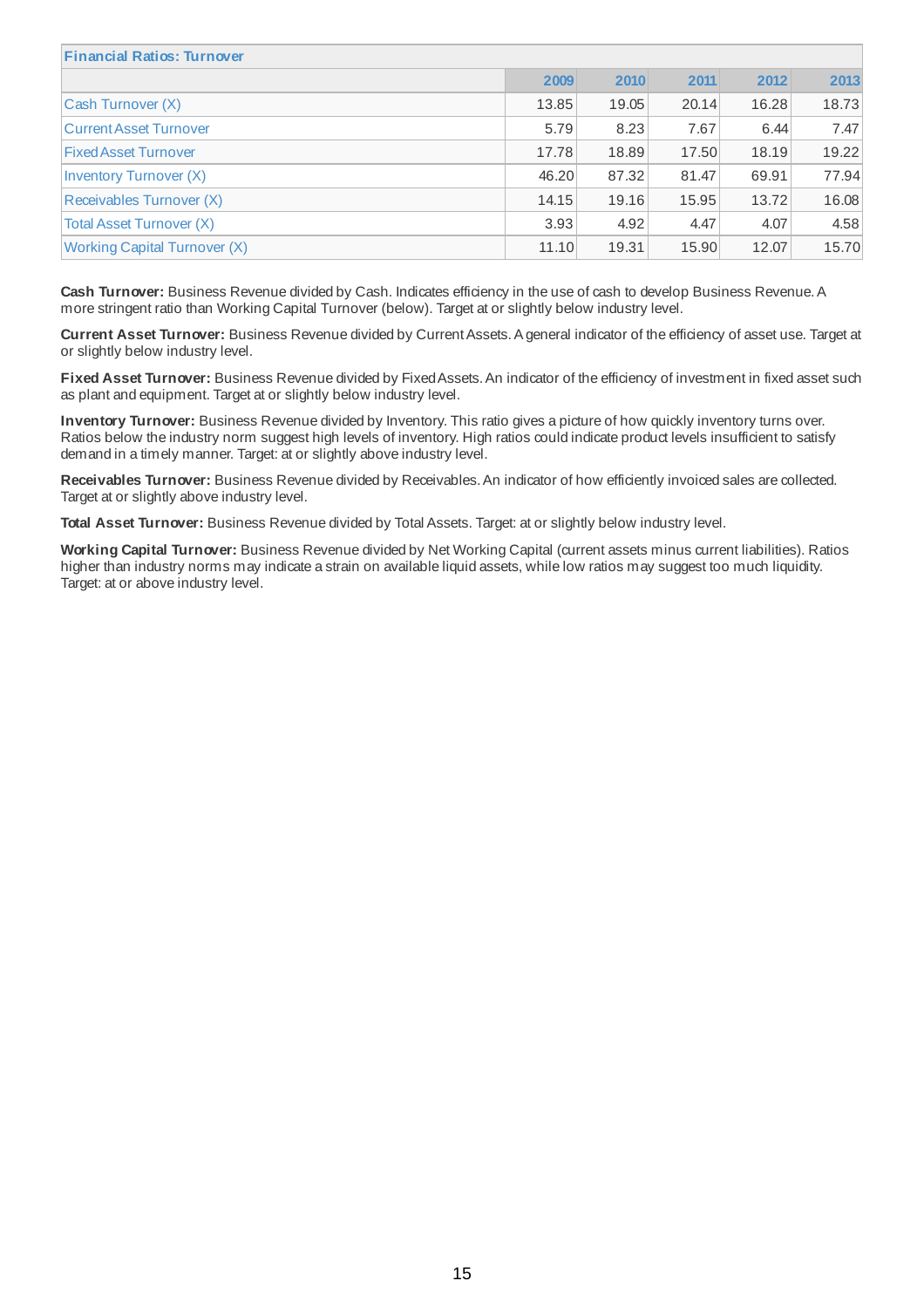# **Turnover Ratios:**









**Cash Turnover Current Asset Turnover**